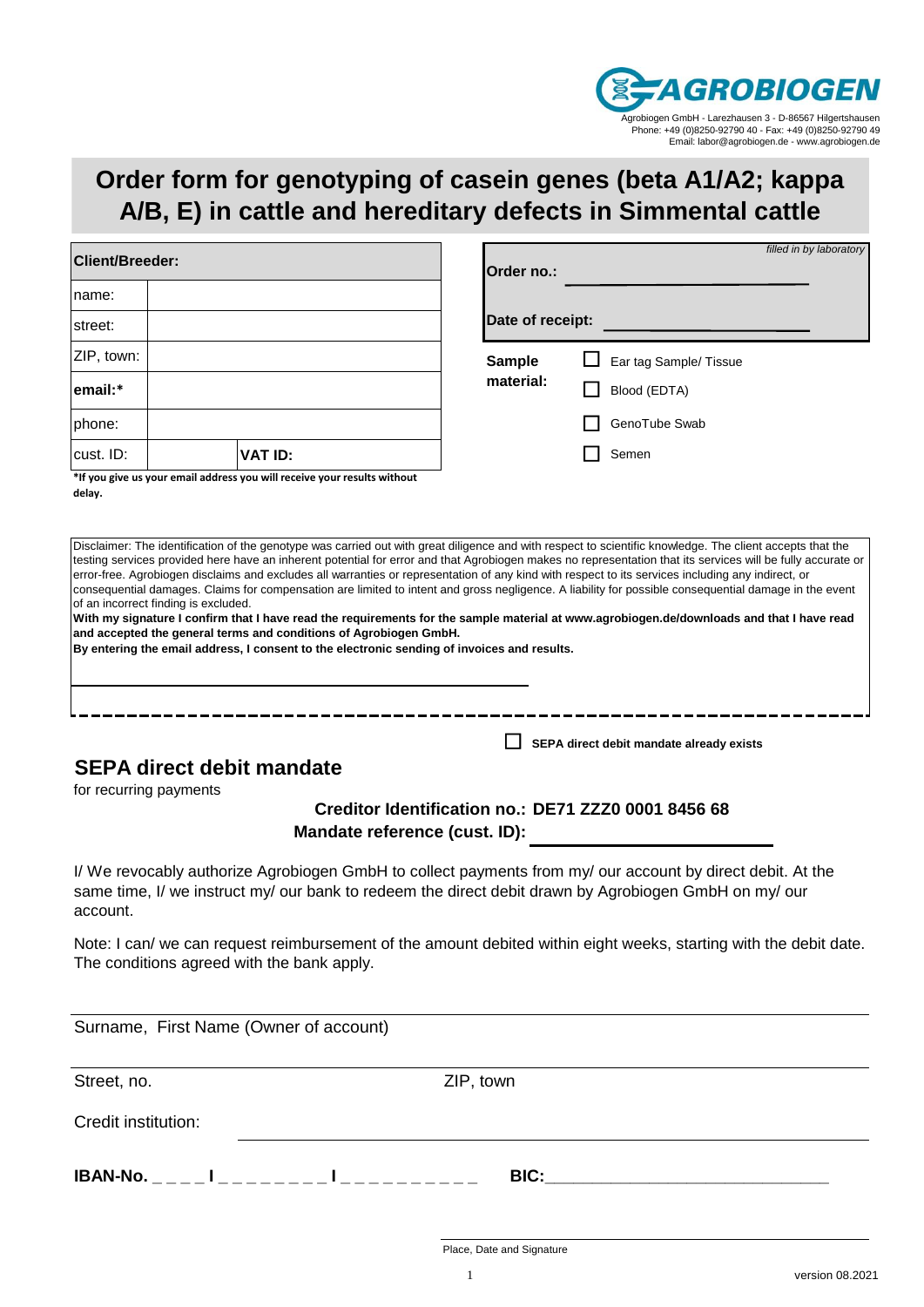

Agrobiogen GmbH - Larezhausen 3 - D-86567 Hilgertshausen Phone: +49 (0)8250-92790 40 - Fax: +49 (0)8250-92790 49 Email: labor@agrobiogen.de - www.agrobiogen.de

|                  | sample number/<br>barcode | animal ID | breed | Please indicate           |                             |                                                                   |                                                                               |
|------------------|---------------------------|-----------|-------|---------------------------|-----------------------------|-------------------------------------------------------------------|-------------------------------------------------------------------------------|
| no.              |                           |           |       | beta<br>casein<br>(A1/A2) | kappa<br>casein<br>(A/B, E) | Hereditary defect<br>Simmental<br>TP/DW/FH2/FH4/<br>FH5/ BH2/ BMS | Further analyses<br><b>Polledness</b> etc.<br>(separate order<br>form please) |
| $\mathbf{1}$     |                           |           |       |                           |                             |                                                                   |                                                                               |
| $\mathbf{2}$     |                           |           |       |                           |                             |                                                                   |                                                                               |
| $\mathbf 3$      |                           |           |       |                           |                             |                                                                   |                                                                               |
| $\pmb{4}$        |                           |           |       |                           |                             |                                                                   |                                                                               |
| ${\bf 5}$        |                           |           |       |                           |                             |                                                                   |                                                                               |
| $\bf 6$          |                           |           |       |                           |                             |                                                                   |                                                                               |
| $\overline{7}$   |                           |           |       |                           |                             |                                                                   |                                                                               |
| $\pmb{8}$        |                           |           |       |                           |                             |                                                                   |                                                                               |
| $\boldsymbol{9}$ |                           |           |       |                           |                             |                                                                   |                                                                               |
| $10$             |                           |           |       |                           |                             |                                                                   |                                                                               |
| 11               |                           |           |       |                           |                             |                                                                   |                                                                               |
| $12$             |                           |           |       |                           |                             |                                                                   |                                                                               |
| $13$             |                           |           |       |                           |                             |                                                                   |                                                                               |
| 14               |                           |           |       |                           |                             |                                                                   |                                                                               |
| 15               |                           |           |       |                           |                             |                                                                   |                                                                               |
| 16               |                           |           |       |                           |                             |                                                                   |                                                                               |
| $17\,$           |                           |           |       |                           |                             |                                                                   |                                                                               |
| 18               |                           |           |       |                           |                             |                                                                   |                                                                               |
| $19$             |                           |           |       |                           |                             |                                                                   |                                                                               |
| ${\bf 20}$       |                           |           |       |                           |                             |                                                                   |                                                                               |
| ${\bf 21}$       |                           |           |       |                           |                             |                                                                   |                                                                               |
| ${\bf 22}$       |                           |           |       |                           |                             |                                                                   |                                                                               |
| 23               |                           |           |       |                           |                             |                                                                   |                                                                               |
| ${\bf 24}$       |                           |           |       |                           |                             |                                                                   |                                                                               |
| ${\bf 25}$       |                           |           |       |                           |                             |                                                                   |                                                                               |